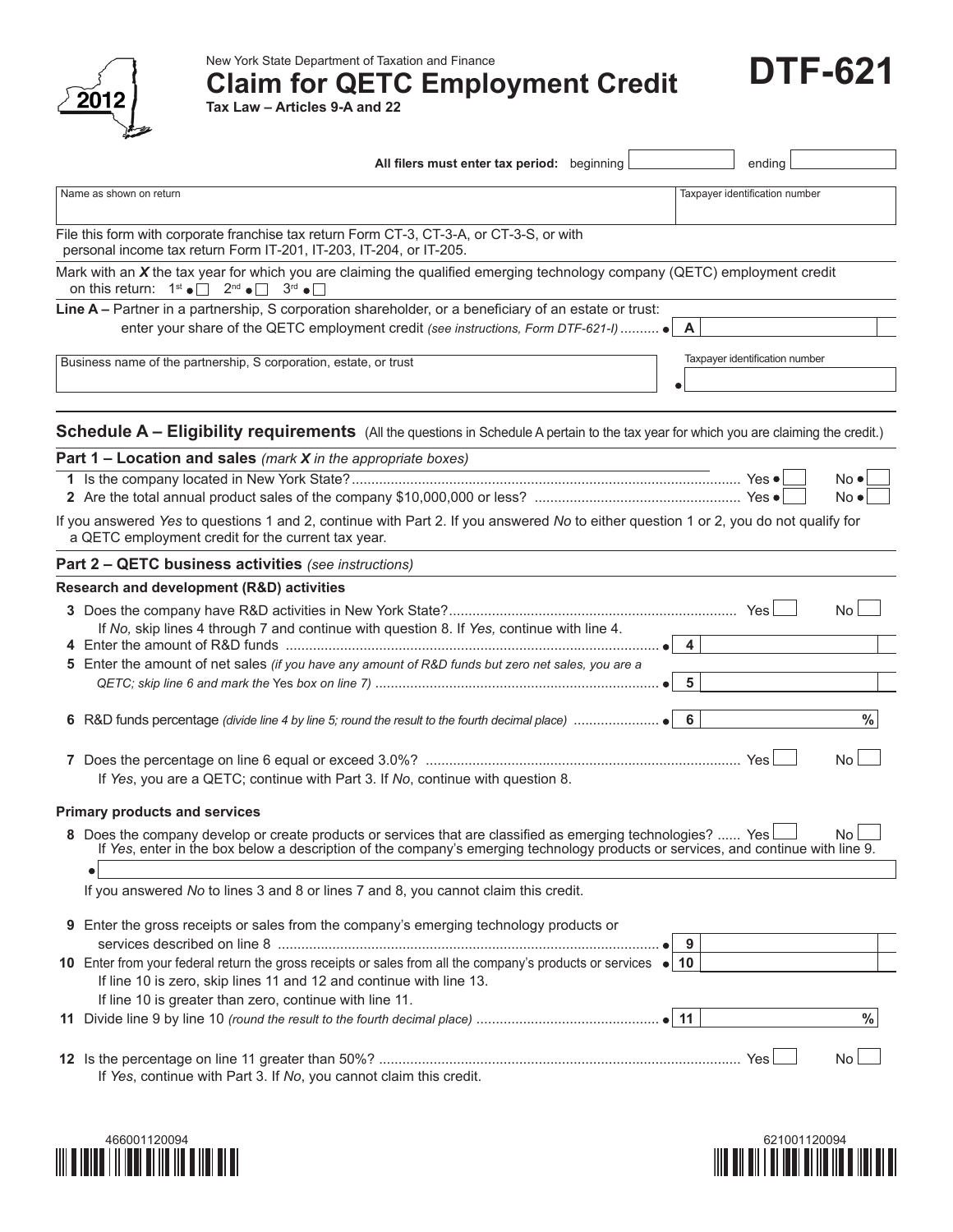| 13 Enter the total expenditures attributable to the development or creation of emerging |  |      |      |  |
|-----------------------------------------------------------------------------------------|--|------|------|--|
|                                                                                         |  |      |      |  |
|                                                                                         |  |      |      |  |
|                                                                                         |  |      |      |  |
|                                                                                         |  |      |      |  |
|                                                                                         |  |      | %    |  |
|                                                                                         |  |      |      |  |
|                                                                                         |  | Yesl | No L |  |
| If Yes, continue with Part 3. If No, stop. You cannot claim this credit.                |  |      |      |  |
|                                                                                         |  |      |      |  |

## **Part 3 – Computation of average number of full-time employees in New York State for the current tax year and three-year base period** *(see instructions)*

| Current tax year                                                                                                                                                                                                                                                                                                                                                                               | March 31 | June 30 | Sept. 30 | Dec. 31 | Total        |         |  |
|------------------------------------------------------------------------------------------------------------------------------------------------------------------------------------------------------------------------------------------------------------------------------------------------------------------------------------------------------------------------------------------------|----------|---------|----------|---------|--------------|---------|--|
| Number of full-time employees in<br>New York State                                                                                                                                                                                                                                                                                                                                             |          |         |          |         |              |         |  |
| 17 Average number of full-time employees in New York State for the current tax year                                                                                                                                                                                                                                                                                                            |          |         |          |         | 17           |         |  |
| Number of full-time employees in<br>New York State for three-year<br>base period                                                                                                                                                                                                                                                                                                               | March 31 | June 30 | Sept. 30 | Dec. 31 | Total        |         |  |
| First year                                                                                                                                                                                                                                                                                                                                                                                     |          |         |          |         |              |         |  |
| Second year                                                                                                                                                                                                                                                                                                                                                                                    |          |         |          |         |              |         |  |
| Third year                                                                                                                                                                                                                                                                                                                                                                                     |          |         |          |         |              |         |  |
| 18<br>19 Percentage of employment for full-time employees in New York State (divide line 17 by line 18; round<br>$\frac{0}{0}$<br>19<br>$\bullet$<br>If your percentage of employment for full-time employees in New York State on line 19 is less than 101%, do not complete<br>Schedule B; see instructions.<br>If your percentage of employment is at least 101%, continue with Schedule B. |          |         |          |         |              |         |  |
| Schedule B - Computation of credit for the current tax year (see instructions)                                                                                                                                                                                                                                                                                                                 |          |         |          |         |              |         |  |
|                                                                                                                                                                                                                                                                                                                                                                                                |          |         |          |         |              |         |  |
|                                                                                                                                                                                                                                                                                                                                                                                                |          |         |          |         | $\bullet$ 21 |         |  |
|                                                                                                                                                                                                                                                                                                                                                                                                |          |         |          |         | $\bullet$ 22 |         |  |
|                                                                                                                                                                                                                                                                                                                                                                                                |          |         |          |         | 23           | 1000 00 |  |
|                                                                                                                                                                                                                                                                                                                                                                                                |          |         |          |         |              |         |  |



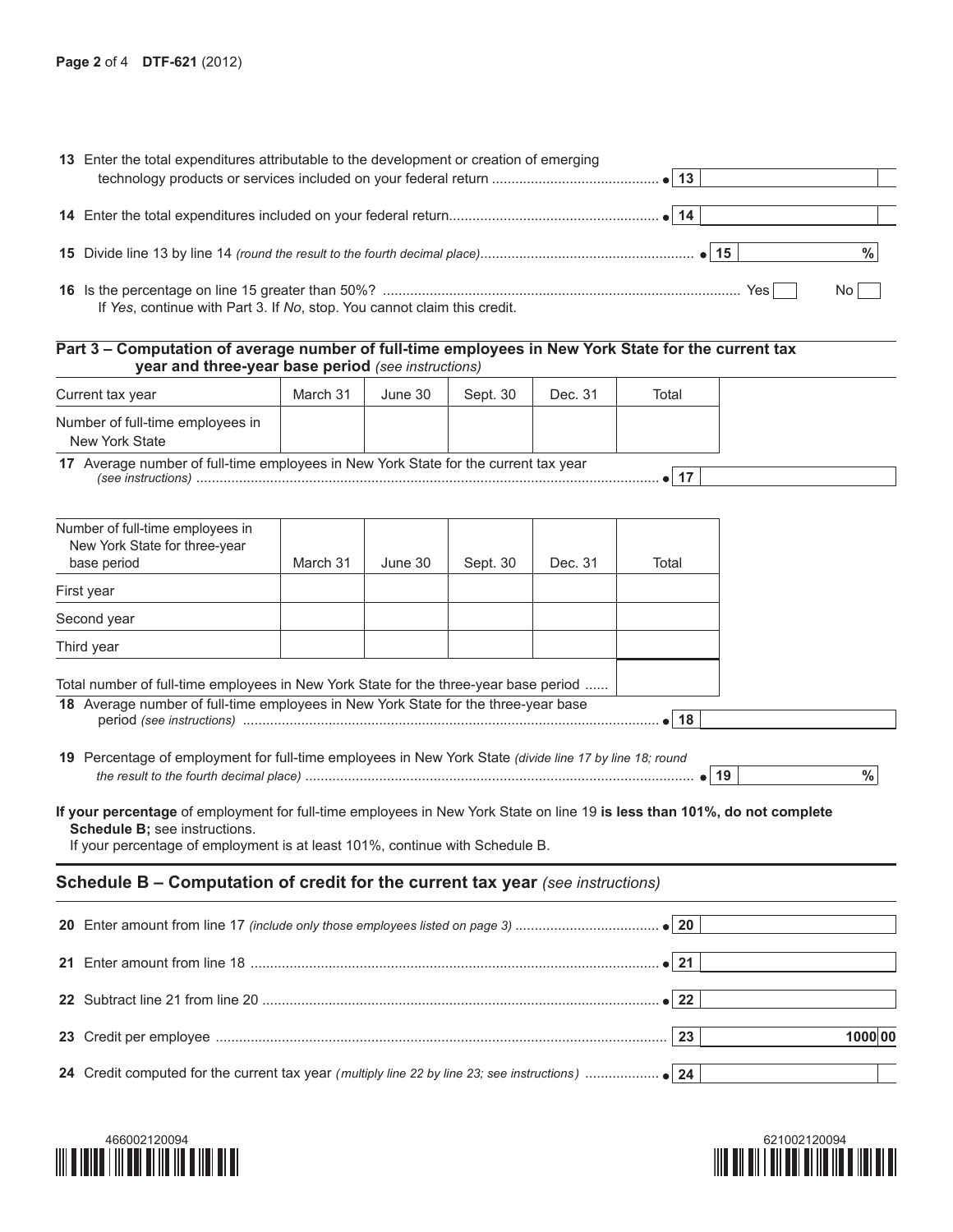## **Additional information for Schedule B – Employee listing**

List below each employee used to compute the average number of full-time employees on line 17.

| Employee's name | Social security number | Employee's name | Social security number |
|-----------------|------------------------|-----------------|------------------------|
|                 |                        |                 |                        |
|                 |                        |                 |                        |
|                 |                        |                 |                        |
|                 |                        |                 |                        |
|                 |                        |                 |                        |
|                 |                        |                 |                        |
|                 |                        |                 |                        |
|                 |                        |                 |                        |
|                 |                        |                 |                        |
|                 |                        |                 |                        |
|                 |                        |                 |                        |
|                 |                        |                 |                        |
|                 |                        |                 |                        |
|                 |                        |                 |                        |
|                 |                        |                 |                        |
|                 |                        |                 |                        |
|                 |                        |                 |                        |
|                 |                        |                 |                        |
|                 |                        |                 |                        |
|                 |                        |                 |                        |
|                 |                        |                 |                        |
|                 |                        |                 |                        |
|                 |                        |                 |                        |
|                 |                        |                 |                        |
|                 |                        |                 |                        |
|                 |                        |                 |                        |
|                 |                        |                 |                        |
|                 |                        |                 |                        |
|                 |                        |                 |                        |
|                 |                        |                 |                        |